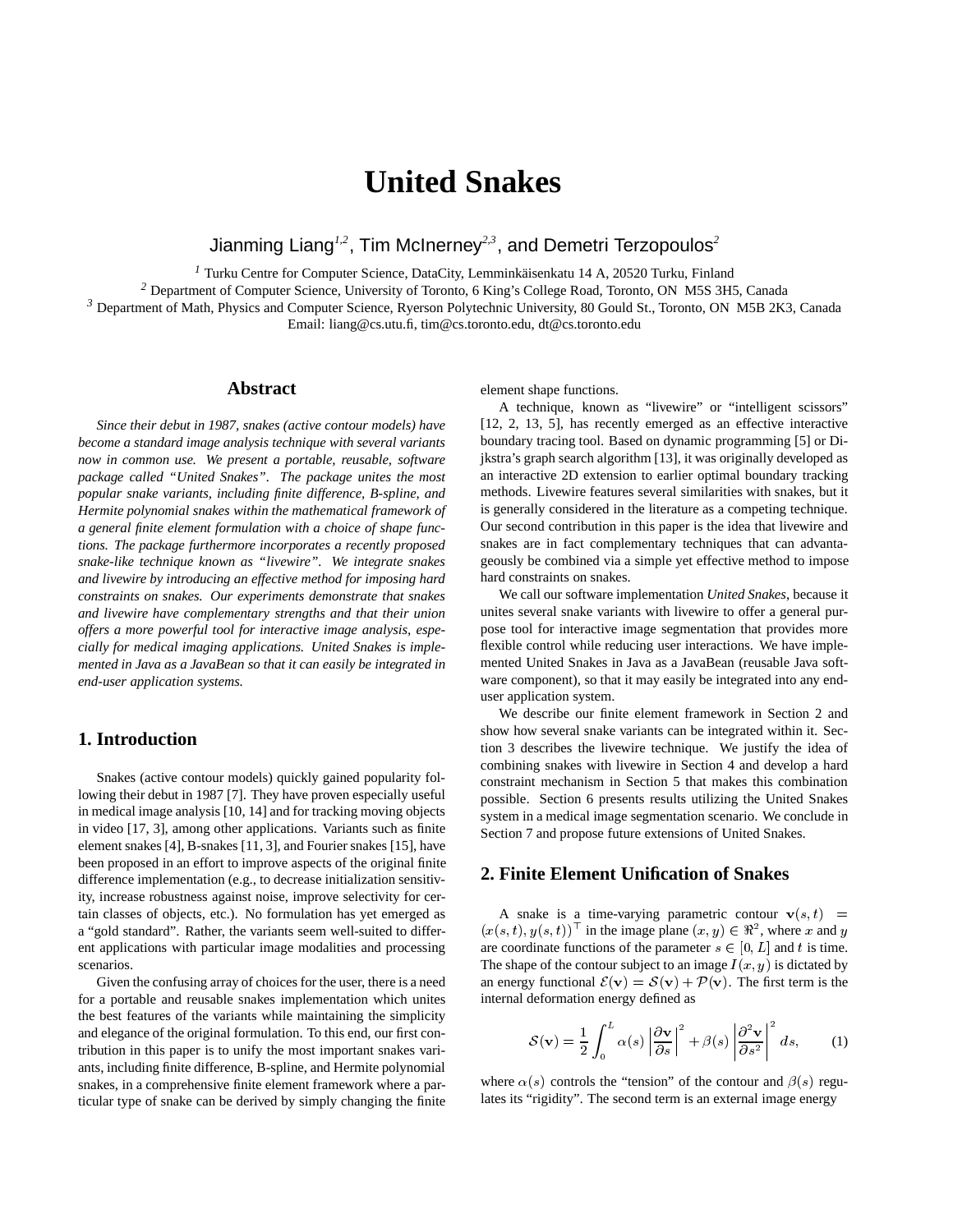$$
\mathcal{P}(\mathbf{v}) = \int_0^L P_I(\mathbf{v}) \, ds,\tag{2}
$$

which couples the snake to the image via a scalar potential function  $P_I(x, y)$  typically computed from  $I(x, y)$  through image processing. The Lagrange equations of motion for a dynamic snake are

$$
\mu \frac{\partial^2 \mathbf{v}}{\partial t^2} + \gamma \frac{\partial \mathbf{v}}{\partial t} - \frac{\partial}{\partial s} \left( \alpha \frac{\partial \mathbf{v}}{\partial s} \right) + \frac{\partial^2}{\partial s^2} \left( \beta \frac{\partial^2 \mathbf{v}}{\partial s^2} \right) = \mathbf{q}(\mathbf{v}).
$$
 (3)

The first two terms represent inertial forces due to the mass density  $\mu(s)$  and damping forces due to the dissipation density  $\gamma(s)$ . The next two terms represent the internal stretching and bending deformation forces. On the right hand side are the external forces  $q(\mathbf{v}) = -\nabla P_I (\mathbf{v}) + \mathbf{f}$ , where the image forces are the negative gradient of the image potential function. The user may guide the dynamic snake via time-varying interaction forces  $f(s, t)$  (usually applied through a mouse), driving the snake out of one energy minimizing equilibrium and into another. Viewed as a dynamical system, the snake may also be used to track moving objects in a time-varying (video) image  $I(x, y, t)$ .

## **2.1. Finite Element Formulation**

In a finite element formulation, the parametric domain  $0 \leq s \leq$ <sup>L</sup> is partitioned into finite sub-domains, so that the snake contour is divided into "snake elements". Each element  $e$  is represented geometrically with shape functions  $N(s)$  involving shape parameters  $\mathbf{u}^e(t)$ . The shape parameters of all the elements are collected together into the snake parameter vector  $\mathbf{u}(t)$ . This leads to a discrete form of the equations of motion (3) as a system of second order ordinary differential equations in  $\mathbf{u}(t)$ :

$$
M\ddot{u} + Cu + Ku = g,\tag{4}
$$

where  $M$  is the mass matrix,  $C$  is the damping matrix,  $K$  is the stiffness matrix, and g is the external force vector. Appendix A details the finite element formulation.

The stiffness matrix  $K$  is assembled from element stiffness sub-matrices  $K^e$  which depend on the shape functions N (the matrices M, C, and the vector of nodal external forces g are assembled in a similar way and also depend on  $N$ ). The shape functions generate different stiffness matrices and, in turn, yield different snake behaviors suitable for different tasks. For example, snakes that use B-spline shape functions are typically characterized by a low number of degrees of freedom, typically use polynomial basis functions of degree 2 or higher, and are inherently very smooth. Therefore, these "B-snakes" [11, 3] can be effective in segmentation or tracking tasks involving noisy images where the target object boundaries may exhibit significant gaps in the images. On the other hand, object boundaries with many fine details or rapid curvature variations may best be segmented by a snake that uses simpler shape functions and more degrees of freedom, such as a finite difference snake [7]. The unification of these different shape functions in a single framework enhances the range of object modeling capabilities.

The following sections address Hermitian shape functions, Bspline shape functions, and "shape functions" for finite difference snakes. Since the two coordinate functions  $x(s)$  and  $y(s)$  of the snake  $v(s)$  are independent, we shall discuss the shape functions in terms of only one component  $x(s)$ ; the shape functions for  $y(s)$ assume an identical form.

#### **2.2. Hermitian Shape Functions**

In the case of Hermitian snakes,  $x(s)$  ( $0 \le s \le l$ , where l is the element parametric length) is approximated with a cubic polynomial function, parameterized by position x and slope  $\theta$  at the endpoints  $s = 0$  and  $s = l$  of an element. We can show that  $x(s) = \mathbf{N}_h \mathbf{u}^{e_i}$ , where  $\mathbf{u}^{e_i} = [x_i \ \theta_i \ x_{i+1} \ \theta_{i+1}]$  are the shape parameters of element  $e_i$  and  $N_h = sH$  are the Hermitian shape functions, with  $s = \begin{bmatrix} 1 & s & s^2 & s^3 \end{bmatrix}$  and the *Hermitian shape matrix* 

$$
\mathbf{H} = \begin{bmatrix} 1 & 0 & 0 & 0 \\ 0 & 1 & 0 & 0 \\ -3/l^2 & -2/l & 3/l^2 & -1/l \\ 2/l^3 & 1/l^2 & -2/l^3 & 1/l^2 \end{bmatrix} .
$$
 (5)

It is reasonable to assume that the tension function  $\alpha(s)$  and rigidity function  $\beta(s)$  are constant within the element. Hence, the stiffness matrices associated with the tension and rigidity components for element  $e_i$  are respectively

$$
\mathbf{K}_{\alpha}^{e_i} = \frac{\alpha_i}{30l} \begin{bmatrix} 36 & 3l & -36 & 3l \\ 3l & 4l^2 & -3l & -l^2 \\ -36 & -3l & 36 & -3l \\ 3l & -l^2 & -3l & 4l^2 \end{bmatrix}, \quad (6)
$$

$$
\mathbf{K}_{\beta}^{e_i} = \frac{\beta_i}{l^3} \begin{bmatrix} 12 & 6l & -12 & 6l \\ 6l & 4l^2 & -6l & 2l^2 \\ -12 & -6l & 12 & -6l \\ 6l & 2l^2 & -6l & 4l^2 \end{bmatrix} . \tag{7}
$$

An analytic form of the external forces  $q(v)$  in (3) is generally not available. Therefore, Gauss-Legendre quadrature may be employed to approximate the value of the integral for the element external force vector  $\mathbf{F}^e$ . For element  $e_i$  we have

$$
\mathbf{F}_{x}^{e_{i}} = \int_{0}^{l} \mathbf{N}_{h}^{\top} \mathbf{q}_{x}(\mathbf{v}(s)) ds
$$
  

$$
= l \sum_{j} \rho_{j} \mathbf{N}_{h}(\xi_{j})^{\top} \mathbf{q}_{x}(\mathbf{v}(\xi_{j})),
$$
 (8)

where the subscript  $x$  indicates the association with coordinate function  $x(s)$ , and where  $\xi_j$  and  $\rho_j$  are the jth Gaussian integration point and its corresponding weighting coefficient, respectively.  $\mathbf{F}_{y}^{e_i}$  is derived in a similar fashion.

To make the global matrix assembly process identical for all shape functions, we introduce *assembling matrices*. Suppose that we have a snake with *n* elements and *N* nodes ( $N = n$  if the snake is closed and  $N = n + 1$  if it is open). For the *i*th element  $e_i$  of the snake  $(0 \le i \le n - 1)$ , the assembling matrices are  ${\bf G}^{e_i}_\alpha={\bf G}^{e_i}_\beta={\bf G}^{e_i}_F={\bf G}^{e_i}$ , where

$$
(\mathbf{G}^{e_i})_{jk} = \begin{cases} 1 & \text{if } (j+di) \bmod (dN) = k \\ 0 & \text{otherwise,} \end{cases}
$$
 (9)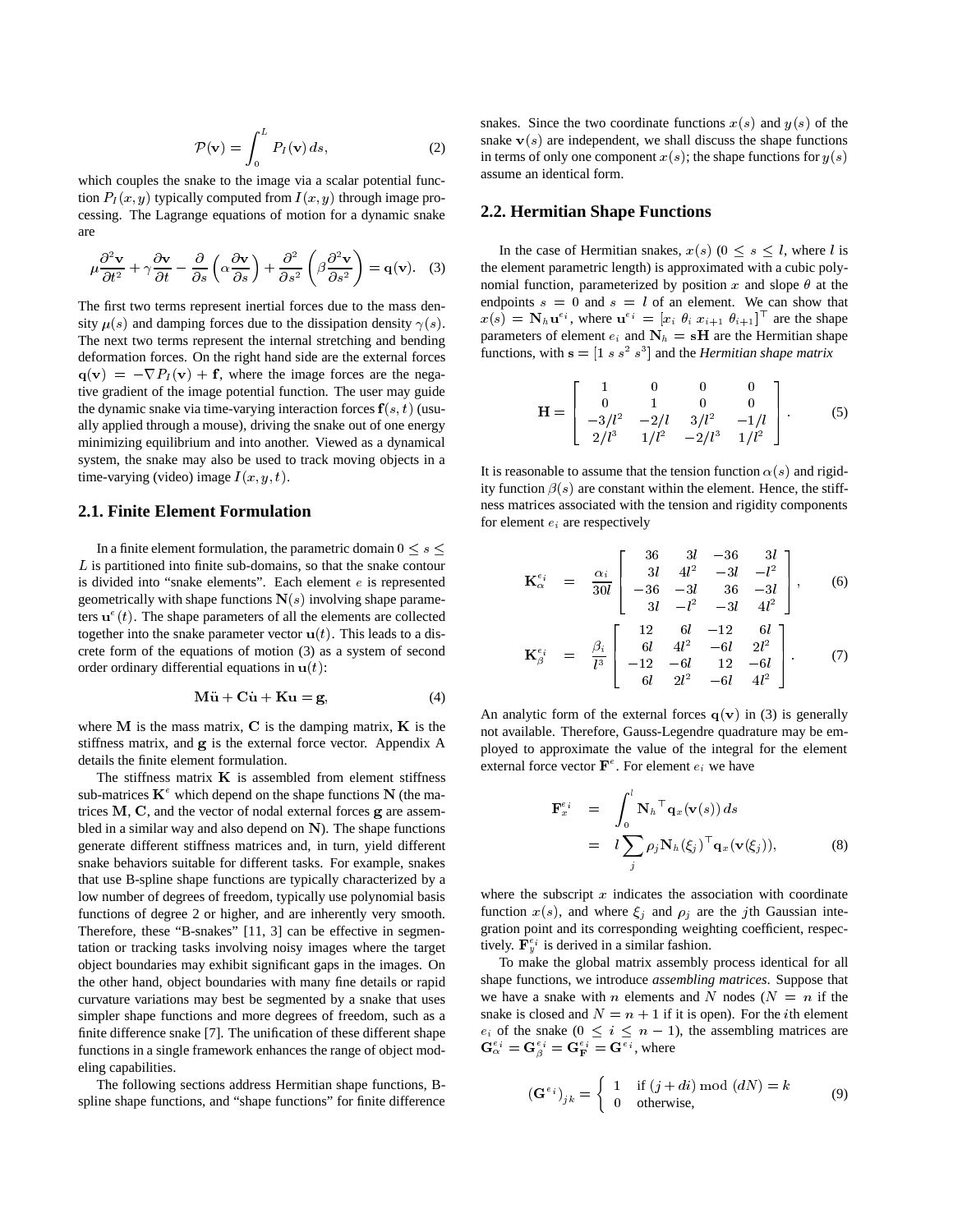are  $(2 \cdot d) \times (d \cdot N)$  matrices, with d the number of degrees of freedom of each node in an element (here  $d = 2$ ). Hence,  $\mathbf{K}_{\alpha}$ ,  $\mathbf{K}_{\beta}$  and **F** may be assembled as follows:

$$
\mathbf{K}_{\alpha} = \sum_{i=0}^{n-1} (\mathbf{G}_{\alpha}^{e_i})^{\top} \mathbf{K}_{\alpha}^{e_i} (\mathbf{G}_{\alpha}^{e_i}), \qquad (10)
$$

$$
\mathbf{K}_{\beta} = \sum_{i=0}^{n-1} (\mathbf{G}_{\beta}^{e_i})^{\top} \mathbf{K}_{\beta}^{e_i} (\mathbf{G}_{\beta}^{e_i}), \qquad (11)
$$

$$
\mathbf{F} = \sum_{i=0}^{n-1} (\mathbf{G}_{\mathbf{F}}^{e_i})^{\top} \mathbf{F}^{e_i}.
$$
 (12)

Only the shape matrix and the assembling matrices are determined by specific polynomial shape functions. Therefore, in the following section we shall focus only on the derivation of the shape matrix and the assembling matrices for B-spline shape functions, and briefly mention other kinds of shape functions which are suitable for snakes.

## **2.3. B-Spline Shape Functions**

For B-spline shape functions, the  $x(s)$  coordinate function of  $v(s)$  is constructed as a weighted sum of  $N_B$  basis functions  $B_n(s)$ ,  $n = 0, ..., N_B - 1$  as follows:  $x(s) = \mathbf{B}(s)^\top \mathbf{Q}^x$ , where  $\mathbf{B}(s) = [\mathbf{B}_0(s), ..., \mathbf{B}_{N_B-1}(s)]^\top, \mathbf{Q}^x = [x_0, ..., x_{N_B-1}]^\top$  and sl  $x_i$  are the weights applied to the respective basis functions  $B_n(s)$ .

A B-spline span serves as an element in our finite element formulation (hence "span" and "element" are interchangeable terms). Consequently, we shall determine the nodal variables (*i.e.* snake shape parameters), the shape matrix, and the assembling matrix associated with a span. When all spans are unit length, the knot multiplicities at the breakpoints are  $m_0, ..., m_L$  (L is the number of spans and the total number of knots  $N_B = \sum_{i=0}^{L} m_i$ , the knot values  $k_i$  are determined by  $k_i = l$ , such that  $0 \leq$  $(i - \sum_{j=0}^{l} m_i) < m_{l+1}$ . Furthermore, the *n*th polynomial  $B_{n,d}^{\sigma}$ in span  $\sigma$  can be computed as follows:

$$
B_{n,1}^{\sigma}(s) = \begin{cases} 1 & \text{if } k_n \le \sigma < k_{n+1} \\ 0 & \text{otherwise} \end{cases}
$$
 (13)

$$
B_{n,d}^{\sigma}(s) = \frac{(s+\sigma-k_n)B_{n,d-1}^{\sigma}(s)}{k_{n+d-1}-k_n} + \frac{(k_{n+d}-s-\sigma)B_{n+1,d-1}^{\sigma}(s)}{k_{n+d}-k_{n+1}}
$$
(14)

For span  $\sigma$ , the index  $b_{\sigma}$  for the first basis function whose support includes the span can be determined as  $b_{\sigma} = [(\sum_{i=0}^{\sigma} m_i) - d] \bmod N_B$ . Therefore,  $I =$  $[b_{\sigma}, (b_{\sigma}+1) \text{ mod } N_B, ..., (b_{\sigma}+d-1) \text{ mod } N_B]$  are the indices of the nodal variables and also those of the  $d$  polynomials  $B_{n,d}^{\sigma}$ .<sup>1</sup> Now, the shape matrix for span  $\sigma$  can be constructed by collecting the coefficients of each of the d polynomials  $B_{n,d}^{\sigma}$  as its columns. For example, the shape matrix of a regular cubic B-

spline is

$$
\mathbf{H} = \begin{bmatrix} 1/6 & 2/3 & 1/6 & 0 \\ -1/2 & 0 & 1/2 & 0 \\ 1/2 & -1 & 1/2 & 0 \\ -1/6 & 1/2 & -1/2 & 1/6 \end{bmatrix}
$$
(15)

and the element stiffness matrices for element  $e_i$  are

$$
\mathbf{K}_{\alpha}^{e_i} = \alpha_i \begin{bmatrix} 0.0500 & 0.0583 & -0.1000 & -0.0083 \\ 0.0583 & 0.2833 & -0.2417 & -0.1000 \\ -0.1000 & -0.2417 & 0.2833 & 0.0583 \\ -0.0083 & -0.1000 & 0.0583 & 0.0500 \end{bmatrix},
$$
\n
$$
\mathbf{K}_{\beta}^{e_i} = \beta_i \begin{bmatrix} 0.3333 & -0.5000 & 0 & 0.1667 \\ -0.5000 & 1.0000 & -0.5000 & 0 \\ 0 & -0.5000 & 1.0000 & -0.5000 \\ 0.1667 & 0 & -0.5000 & 0.3333 \end{bmatrix}.
$$
\n(17)

The assembling matrix  $\mathbf{G}^{e_i}$  can be defined as

$$
(\mathbf{G}^{e_i})_{jk} = \begin{cases} 1 & \text{if } (j + b_\sigma) \text{ mod } N_B = k \\ 0 & \text{otherwise.} \end{cases}
$$
 (18)

In a similar fashion as above, we may construct other kinds of shape functions; for instance, NURBS shape functions [16], Catmull-Rom shape functions, Bézier shape functions and Fourier shape functions. The latter are global shape functions over the whole snake [15], thus the associated assembling matrix becomes an identity matrix.

#### **2.4. Finite Difference Snakes in Element Form**

Despite the differences between finite element snakes and finite difference snakes, the finite difference snakes can also be constructed in the finite element fashion, using the Dirac delta function  $\delta(s)$  as the shape function. The construction primitives are as follows: For a snake with *n* nodes,  $\mathbf{K}_{\alpha}^{e_i}$  is a 2  $\times$  2 matrix and its corresponding assembling matrix  $G_{\alpha}^{\epsilon_i}$  is a 2  $\times$  *n* matrix as follows:

$$
\mathbf{K}_{\alpha}^{e_i} = \alpha_i \begin{bmatrix} -1 & 1 \end{bmatrix}^\top \begin{bmatrix} -1 & 1 \end{bmatrix}
$$

$$
= \alpha_i \begin{bmatrix} 1 & -1 \\ -1 & 1 \end{bmatrix}, \qquad (19)
$$

$$
\left(\mathbf{G}_{\alpha}^{e_{i}}\right)_{jk} = \begin{cases} 1 & \text{if } (j+i) \text{ mod } n = k \\ 0 & \text{otherwise,} \end{cases}
$$
 (20)

where  $0 \le i \le n - 2$  for an open snake and  $0 \le i \le n - 1$  for a closed snake.  $\mathbf{K}_{\beta}^{e_i}$  is a 3  $\times$  3 matrix and with it is associated a  $3 \times n$  assembling matrix  $\mathbf{G}_{\beta}^{e_i}$  as follows:

$$
\mathbf{K}_{\beta}^{e_i} = \beta_i \begin{bmatrix} 1 & -2 & 1 \end{bmatrix}^{\top} \begin{bmatrix} 1 & -2 & 1 \end{bmatrix}
$$
  
=  $\beta_i \begin{bmatrix} 1 & -2 & 1 \\ -2 & 4 & -2 \\ 1 & -2 & 1 \end{bmatrix}$ , (21)

$$
\left(\mathbf{G}_{\beta}^{\epsilon_{i}}\right)_{jk} = \begin{cases} 1 & \text{if } (j+i) \text{ mod } n = k \\ 0 & \text{otherwise,} \end{cases}
$$
 (22)

 $1$ In an open B-spline snake,  $d$  knots are introduced at the two ends. As a result, the index for the first basis function in the first span is zero (*i.e.*  $b_0 = 0$ ) and the index of the last basis function in the last span is  $N_B - 1$ . For a closed B-spline snake, the index needs to be wrapped properly.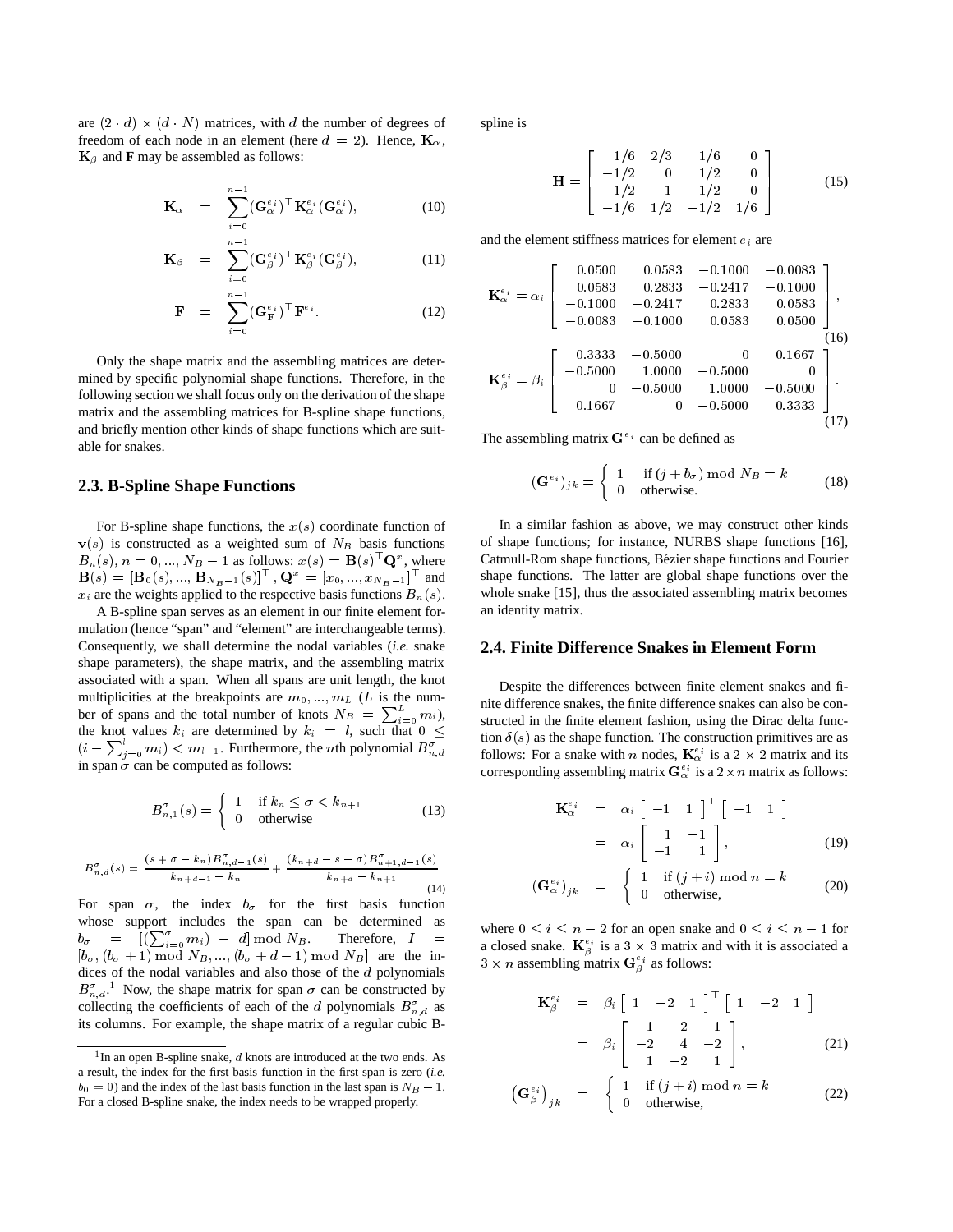where  $0 \le i \le n - 3$  for an open snake and  $0 \le i \le n - 1$  for a closed snake. The  $1 \times n$  assembling matrix  $G_F^{\epsilon_i}$  is defined as

$$
\left(\mathbf{G}_{\mathbf{F}}^{\epsilon_i}\right)_{0,k} = \begin{cases} 1 & \text{if } i = k \\ 0 & \text{otherwise,} \end{cases} \tag{23}
$$

where  $0 \le i \le n - 1$  for both open and closed snakes.

With the above formulation of finite difference snakes, we have a uniform finite element construction for a variety of snake representations, which leads to a relatively straightforward United Snakes implementation in an object-oriented programming language, such as Java.

# **3. Livewire**

Livewire is a recently proposed interactive boundary tracing technique [12, 2, 13, 5]. It has two essential components, a local cost function that assigns lower cost to image features of interest, such as edges, and an expansion process that forms optimal boundaries for objects of interest based on the cost function and seed points provided interactively by the user.

#### **3.1. Trace Formation**

Boundary finding in livewire can be formulated as a directed graph search for an optimal (minimum cost) path using Dijkstra's algorithm. First, nodes in the graph are initialized with the local costs as described in the next section. Once the user selects a seed point, it will be used as the starting point for a recursive expansion process. In the expansion process, the local cost at the seed point is summed into its neighboring nodes. The neighboring node with the minimum cumulative cost is then further expanded and the process produces a dynamic "wavefront". The wavefront expands in order of minimum cumulative cost. Consequently, it propagates preferentially in directions of highest interest (*i.e.* along edges). This process requires only  $n$  iterations over the wavefront for paths of length <sup>n</sup>. Furthermore, since the wavefront is maintained in a sorted list, the expansion happens at interactive rates.

Therefore, for any dynamically selected goal node (*i.e.*, the free point) within the wavefront, the optimal path back to the seed point which forms a livewire (trace) can be displayed in real time. When the cursor (the free point) moves, the old livewire trace is erased and a new one computed and displayed in real time. The expansion process aims to compute an optimal path from a selected seed point to *every* other point in the image and lets the user choose among paths interactively, based on the current cursor position.

Livewire may be implemented very efficiently in multithreaded programming languages, such as Java, because the expansion process and the user interface can execute in separate, parallel threads. Since the free point is generally near the target object boundary, the expansion process will most likely have already advanced beyond that point and the livewire trace can be displayed immediately. That is, the livewire trace can typically be displayed before the expansion process has finished sweeping over the entire image.

## **3.2. Local Cost Function**

There are different ways to define the local cost function. We follow the definition given by Mortensen and Barrett [12]. The local cost  $\mathbf{I}(\mathbf{p}, \mathbf{q})$  on the directed link from **p** to a neighboring pixel q is defined as a weighted sum of three local component costs created from various edge features:

$$
I(\mathbf{p}, \mathbf{q}) = \omega_Z f_Z(\mathbf{q}) + \omega_D f_D(\mathbf{p}, \mathbf{q}) + \omega_G f_G(\mathbf{q}), \qquad (24)
$$

where  $f_Z(\mathbf{q})$  is the Laplacian zero-crossing function at  $\mathbf{q}, f_D(\mathbf{p}, \mathbf{q})$ is the gradient direction from p to q,  $f_G(q)$  is the gradient magnitude at q, and  $\omega_Z$ ,  $\omega_D$  and  $\omega_G$  are their corresponding weights. The Laplacian zero-crossing function  $f_Z(q)$  is a binary function defined as

$$
f_Z(\mathbf{q}) = \begin{cases} 0 & \text{if } I_L(\mathbf{q}) = 0 \\ 1 & \text{otherwise,} \end{cases}
$$
 (25)

where  $I_L(q)$  is the Laplacian of the image I at pixel q. The gradient magnitude serves to establish a direct connection between edge strength and cost. The function  $f<sub>G</sub>$  is defined as an inverse linear ramp function of the gradient magnitude  $G$ 

$$
f_G = \frac{\max(G') - G'}{\max(G')} = 1 - \frac{G'}{\max(G')}
$$
 (26)

where  $G' = G - \min(G)$ . When calculating  $I(\mathbf{p}, \mathbf{q})$ , the function  $f_G(q)$  is further scaled by 1 if q is a diagonal neighbor to **p** and by  $1/\sqrt{2}$  if q is a horizontal or vertical neighbor. The gradient direction  $f_D(\mathbf{p}, \mathbf{q})$  adds a smoothness constraint to the boundary by associating a higher cost for sharp changes in boundary direction. With  $\mathbf{D}(\mathbf{p})$  defined as the unit vector normal to the gradient direction at pixel  $\mathbf{p}$  (*i.e.*,  $\mathbf{D}(\mathbf{p})=[I_y(\mathbf{p}), -I_x(\mathbf{p})]$ ), the formulation of the gradient direction cost is

$$
f_D(\mathbf{p}, \mathbf{q}) = \frac{2}{3\pi} \left\{ \arccos[d_\mathbf{p}(\mathbf{p}, \mathbf{q})] + \arccos[d_\mathbf{q}(\mathbf{p}, \mathbf{q})] \right\}, (27)
$$

where  $d_{\mathbf{p}}(\mathbf{p}, \mathbf{q}) = \mathbf{D}(\mathbf{p}) \cdot \mathbf{L}(\mathbf{p}, \mathbf{q})$  and  $d_{\mathbf{q}}(\mathbf{p}, \mathbf{q}) = \mathbf{L}(\mathbf{p}, \mathbf{q}) \cdot \mathbf{D}(\mathbf{q})$ are vector dot products and

$$
\mathbf{L}(\mathbf{p}, \mathbf{q}) = \frac{1}{||\mathbf{p} - \mathbf{q}||} \begin{cases} \mathbf{q} - \mathbf{p} & \text{if } \mathbf{D}(\mathbf{p}) \cdot (\mathbf{q} - \mathbf{p}) \ge 0 \\ \mathbf{p} - \mathbf{q} & \text{if } \mathbf{D}(\mathbf{p}) \cdot (\mathbf{q} - \mathbf{p}) < 0 \end{cases}
$$
(28)

is the normalized bidirectional link or unit edge vector between pixels p and q.

## **4. Combining Snakes and Livewire**

With livewire, the user has no control of traces between seed points. When the shape of the object boundary is complex, or when it is near other strong but uninteresting object boundaries, many seed points are needed in order to generate an acceptable result. Furthermore, when a section of the desired object boundary has a weak edge relative to a nearby strong edge, the livewire snaps to the strong edge rather than the desired weaker boundary. In order to mitigate this problem, Mortensen and Barrett proposed *onthe-fly training* [13]. However, this method relies on the assumption that the edge property is relatively consistent along the object boundary. For example, in the lung image of Figure 1(a), the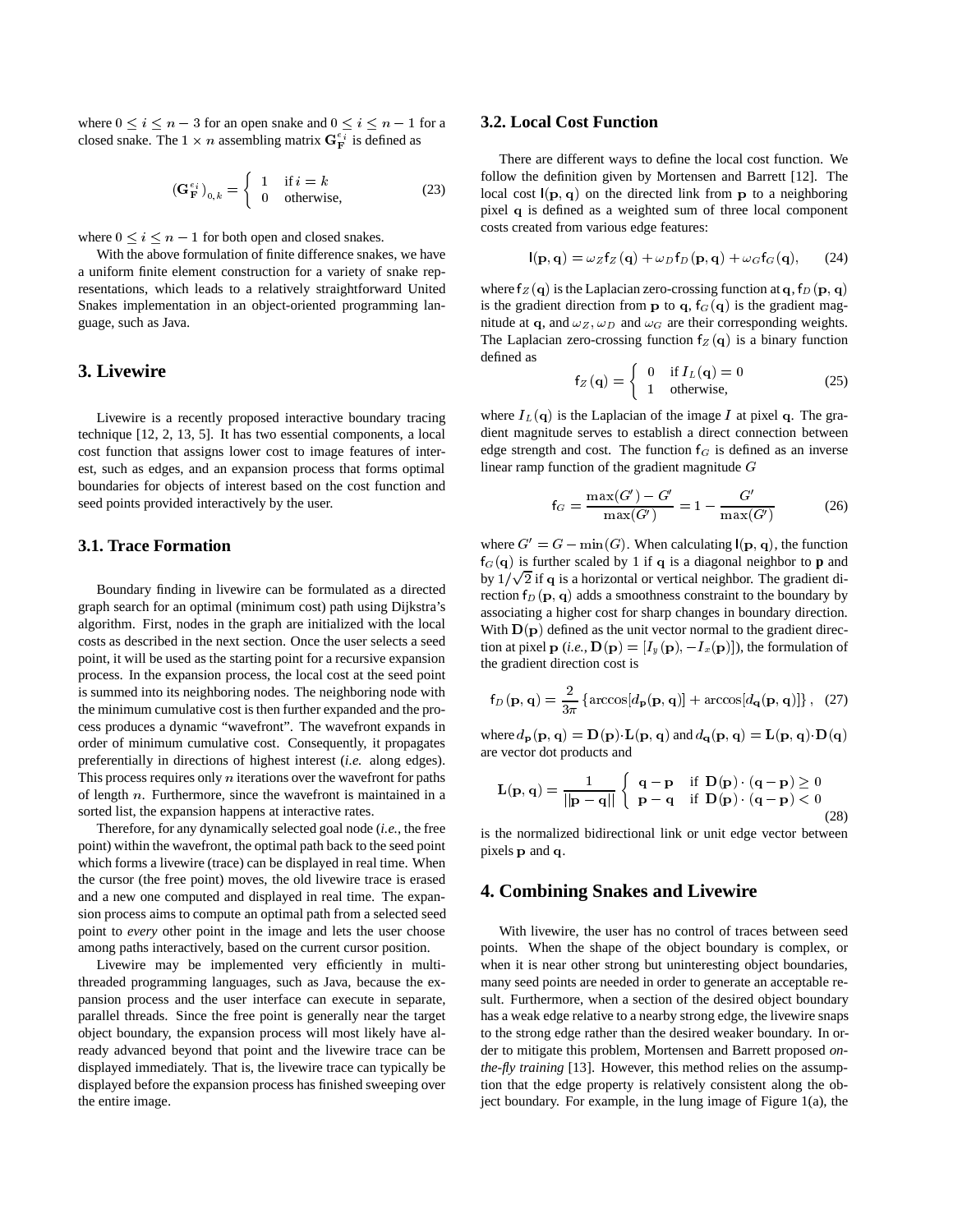

*Figure 1. Delineation of the lung (a) and heart (b) in X-ray fluoroscopy images using livewire (seed points are shown). (c) Delination with Hermite snake constructed from livewire trace using first seed point as a hard constraint. (d) Result using B-snake (and control polygon) constructed from livewire trace.*

livewire snaps to the strong edges of the elliptical viewport rather than the desired lung boundary. In this case, on-the-fly training is ineffective since the edge property of the lung boundary varies considerably over it extent.

Livewire is fundamentally image-based. Thus, it cannot effectively bridge gaps where the desired object boundaries are missing, and the smoothness of the traces can hardly be guaranteed. For instance, in Figure 1(b), part of the livewire trace from seed point 1 to seed point 2 is a straight line where the cardiac boundary is missing. The livewire technique does not generate an acceptable cardiac boundary from seed point 3 to seed point 1, and we have manually drawn a rough curve between the points.

Therefore, it is desirable to allow the user to exercise control over the livewire traces between seed points, impose smoothness on livewire traces, and bridge gaps along object boundaries. This is what snakes are very good at doing. Snakes adhere to edges with sub-pixel accuracy and they may also be adjusted interactively as parametric curves with intuitively familiar physical behaviors. Furthermore, snakes have the power to track moving objects, while livewire does not.

In most cases, however, livewire can quickly give much better results than casual manual tracing. Hence, the resulting livewire boundary can serve to initialize a snake. The livewire seed points reflect the user's prior knowledge of the object boundary. They can therefore serve as either hard or soft point constraints for the snake, depending on the user's confidence in the accuracies of these seed points.

Because a livewire-traced initial object boundary is more accurate than a hand-drawn boundary, and with the further incorpo-



*Figure 2. Performance of United Snakes demonstrated using a noisy synthetic image. (a) A livewire is sensitive to noise (the required seed points are shown). (b) The United Snake is robust against noise. (c) The segmented boundary accurately conforms to the ideal boundary.*

ration of the seed points as snake constraints, the snake will very quickly lock onto the desired object boundary. If necessary, the user may correct mistakes inherited from the livewire-generated boundary by applying mouse-controlled spring forces to the snake. Because the user still has the opportunity to correct the mistakes on the traces as the snake is deforming, the number of seed points needed by livewire to generate the object boundary can be further reduced. Consequently, a coarse object boundary can be generated very quickly using livewire.

Other hard or soft constraints may be added during the snake deformation process as well. Because constrained values may be changed dynamically, the user may adjust the seed points to further refine object boundaries as the snake deforms. In the lung segmentation example, a Hermite snake constructed from the livewire traces with the first seed as a hard constraint can firmly adhere to the lung apex, and it can easily be pulled out of the strong edge and lock onto the lung boundary as shown in Figure 1(c) without on-the-fly training. For the heart, a least squares approximation to the initial livewire curve with a 5-knot cubic B-spline is used to initialize a B-snake. A hard constraint may be further imposed on the control polygon node 3 to effectively bridge the gap along the heart boundary. The result is shown in Figure 1(d) after only a few iterations. The user may move the control polygon node 3 to refine that segment of the heart boundary if necessary.

As further evidence that United Snakes improves upon the robustness and accuracy of its component techniques, Fig. 2 shows a synthetic image of a known curve degraded by strong Gaussian white noise (variance 0.25). Given its image-based nature, the livewire is sensitive to noise as shown in Fig. 2(a). A snake initialized with the livewire gives a better result (Fig.  $2(b)$ ). Fig.  $2(c)$ shows that the United Snakes result is very close to the boundary in the ideal image, despite the strong noise. This performance is a consequence of the imposed hard constraints, without which the snake would slip away from high curvature points.

# **5. Hard Constraints**

The combination of snakes and livewire relies on an efficient constraint mechanism. A constraint on a snake may be either soft or hard. Hard constraints generally compel the snake to pass through certain positions or take certain shapes (generic hard constraints are discussed in [6]), while soft constraints merely encour-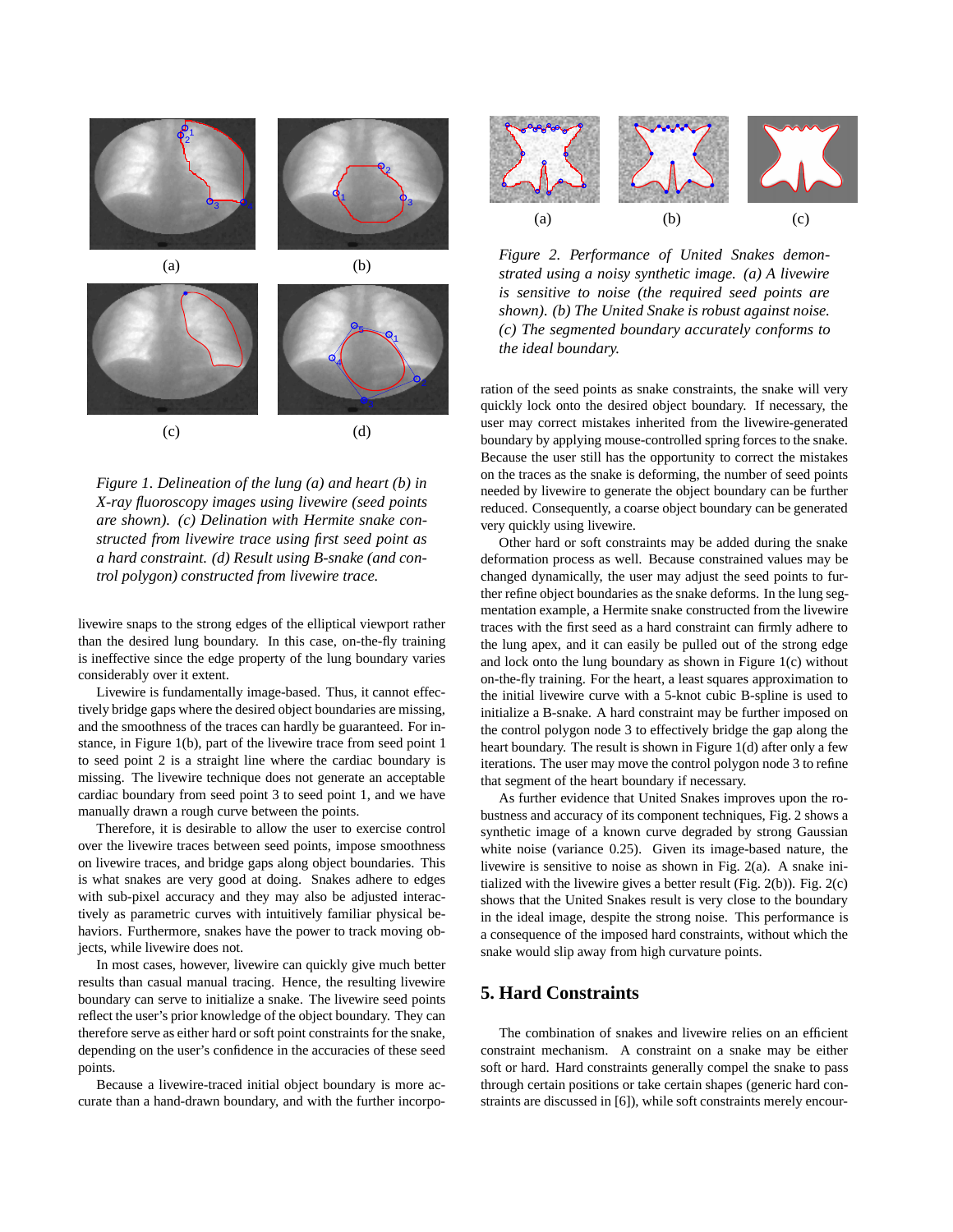age a snake to do so. Two kinds of soft constraints, springs and volcanos, were described in the original snakes paper [7] and they are incorporated into our finite element formulation. Hard constraints have been used to prevent snake nodes from clustering in dynamic programming snakes [1]. In this section, we propose a convenient mechanism, called *pins*, as a simple yet effective way to impose hard constraints on snakes for the integration of snakes and livewire.

Suppose that we wish to guarantee that the snake node  $i$  sticks at position  $(x_i^c, y_i^c)$  in the Hermitian parameterization. Recall that in the Hermitian parameterization, the polynomial shape of each element is parameterized by the position and slope of  $x(s)$  and  $y(s)$  at the two nodes (position and slope variables occupy alternating positions in the nodal variable vector **u**). Therefore, the snake stiffness matrix **K** may be updated with

$$
\mathbf{K}_{2 \cdot i,j} = \begin{cases} 1 & \text{if } 2i = j \\ 0 & \text{otherwise} \end{cases}
$$
 (29)

where  $0 \le j \le 2(N - 1)$  and N is the number of snake nodes, and the system force vector **F** is updated as

$$
\mathbf{F}_{2\cdot i}^x = x_i^c, \qquad \mathbf{F}_{2\cdot i}^y = y_i^c,\tag{30}
$$

where x and y indicate coordinate function  $x(s)$  and  $y(s)$ , respectively. It is then guaranteed that the snake node  $i$  is always at position  $(x_i^c, y_i^c)$ .

A drawback of this simple technique, however, is that the updated system stiffness matrix is no longer symmetric. Consequently, we are unable to economically save the stiffness matrix using skyline storage, nor factorize it in LDL<sup>1</sup> form (see Appendix A). Nevertheless, since the position of node  $i$  is given, a constant force may be derived from the stiffness matrix for each degree of freedom and subtracted from its corresponding position in the system force vector so that we can restore the symmetry of the stiffness matrix while keeping the system in balance. That is, the system force vector **F** and the stiffness matrix are further updated with

$$
\mathbf{F}_j^x = \mathbf{F}_j^x - \mathbf{K}_{j,2i} \times x_i^c \quad \text{if } j \neq 2i \tag{31}
$$

$$
\mathbf{F}_j^y = \mathbf{F}_j^y - \mathbf{K}_{j,2i} \times y_i^c \quad \text{if } j \neq 2i \tag{32}
$$

$$
\mathbf{K}_{j,2i} = \begin{cases} 1 & \text{if } 2i = j \\ 0 & \text{otherwise} \end{cases}
$$
 (33)

We can constrain the slope in the same way. If we constrain two node variables of an element in both position and slope, this element will be frozen. Its two neighboring elements will also be influenced by the constraint. The constraints on a B-snake are imposed on the nodes of its control polygon. Imposing hard constraints in this manner also lessens computational cost, in terms of both memory and time, since the number of entries in the skyline storage of the stiffness matrix is reduced. Consequently, the LDL<sup>T</sup> factorization and forward/backward substitutions can be performed more efficiently (see Appendix A). It is also possible to apply more general constraints to any point on the snake as is described in [16].

In the formulation above, the updated stiffness matrix only indicates which degrees of freedom of the snake are constrained, it does not contain any constraint values. These are recorded in the system force vector. As a result, the constraint values may be updated dynamically during snake deformation. In other words, the user has the ability to move the constraint points around the image plane to refine the object boundary as the snake is deforming. This property is very useful when integrating snakes with livewire. While a snake is deforming, additional hard constraints may be imposed on the snake to restrict its deformation. Because these constraints are unknown before the snake is constructed, they may be incorporated on-the-fly using reaction forces on the system force vector without changing the stiffness matrix. However, small time steps are required to ensure the stability of the snake. In our implementation, we create a new snake from the current snake plus the hard constraints, since the  $LDL<sup>-1</sup>$  factorization is fast.

# **6. Applying United Snakes**

In the United Snakes system, the user begins an image segmentation task using a livewire. An initial seed point is placed near the boundary of the object of interest. As the cursor, or free point, is moved around, the livewire or trace, is interactively displayed from the seed point to the free point. If the displayed trace is acceptable, the free point is collected as an additional seed point. For example, we can roughly capture a cell boundary in Figure 3(a) with just three seeds.

The livewire tends to stick to the object boundary using the seed points as a guide. The trace between the two adjacent seeds is frozen. The user has no further control over these traces other than backtracking. In order to generate a more accurate result in the area indicated by a rectangle, more seed points may be placed as in Figure 3(b). Although the livewire boundary is somewhat jagged and exhibits small errors, it is in general as accurate as manual tracing, but more efficient and reproducible.

Next we construct a snake using the livewire-generated boundary to initialize the snake and the seed points to constrain it. The user may select a shape function for the snake which is suitable for the object boundary. In our cell segmentation example, if the livewire result with five seed points is used to construct a finite difference snake, it is able to tolerate the livewire errors and very quickly and accurately lock onto the cell boundary (Figure 3(c)) without any need for further user interaction (the asterisks indicate the pins—imposed hard constraints). Using the livewire result with three seed points, the snake becomes "stuck" in the problematic area (Figure 3(d)) due to the livewire-generated boundary errors. However, this situation can be easily remedied using the mouse spring (Fig. 3(e)). Furthermore, as the snake is deforming, the hard constraints may be adjusted to refine the snake boundary. In Fig. 3(f) for example, constraint point 2 is moved to illustrate this snake boundary adjustment capability. By contrast, it is not nearly as easy to adjust a seed point in the livewire algorithm.

This form of livewire-snake integration is referred to as *static* integration—once the livewire result is used to initialize a snake, the segmentation process continues using only the constrained, user-controlled snake. The user may also set the United Snakes system to a more *dynamic* integration "mode": Once the livewire trace between the last seed point and the free point is formed, a corresponding open snake with constraints at the seed point and the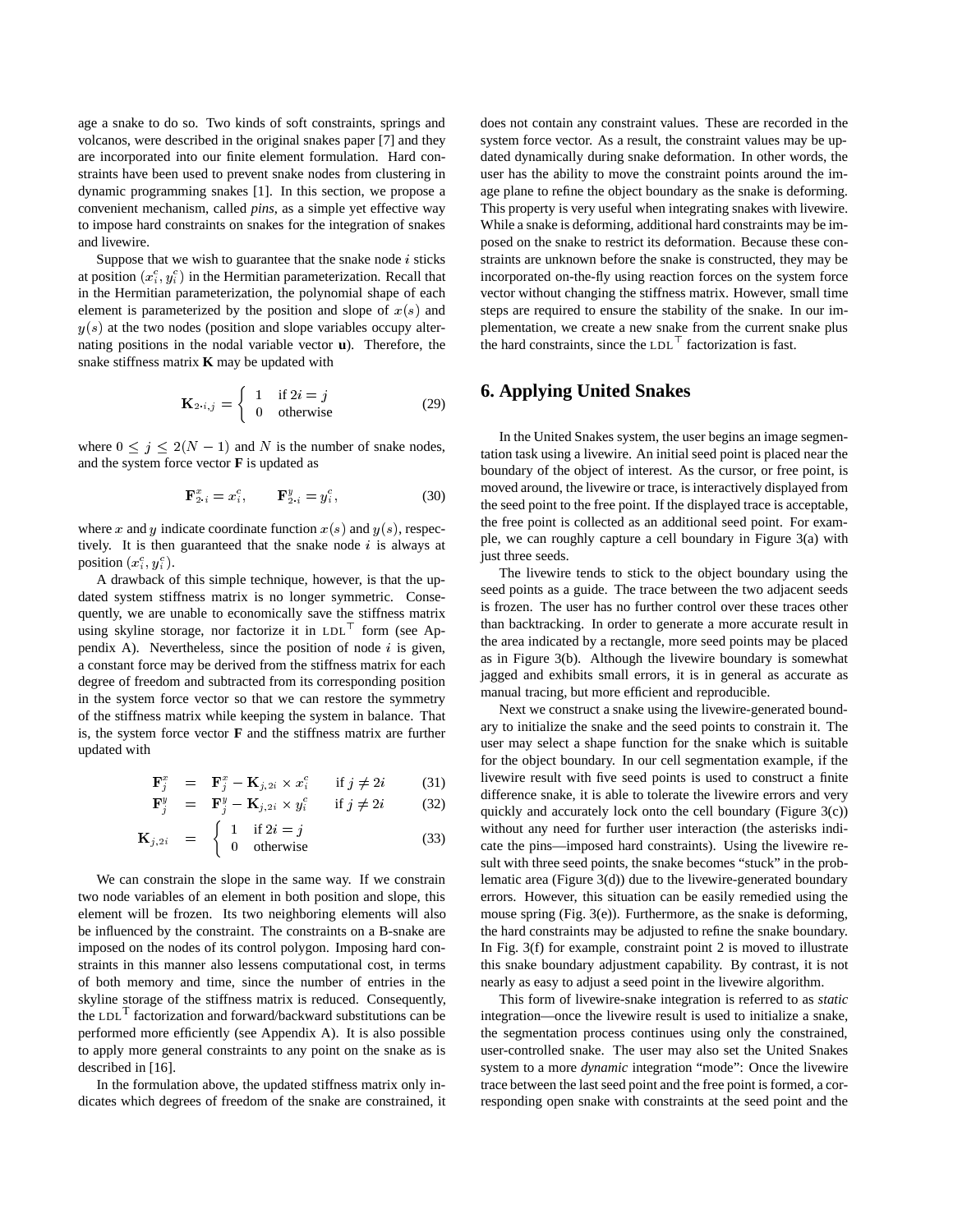

*Figure 3. Using United Snakes to segment neuronal EM images (see text).*

free point is constructed and automatically activated. When the free point is collected as a seed point, this open snake is merged with the snake constructed from the previous livewire traces (if they exist). All seed points are automatically applied as constraints. Fig. 3(g–h) illustrates this process, where "+" indicates the current free point. Since the snake is automatically set in motion, the user may use the mouse spring to correct it in any problematic areas along the snake (Fig. 3(h)).

In summary, the information from livewire including the user guidance and expert prior knowledge is fully utilized by the snake; the snake very quickly locks onto the image features of interest with reasonable tolerance to mistakes in the livewire traces. Thus, the integration of snakes and livewire creates an efficient, reproducible, accurate, semiautomatic segmentation tool which combines the power and flexibility of both techniques. We have applied United Snakes to several different medical image analysis projects in [8], demonstrating the generality, accuracy, robustness,

and ease of use of the tool.

# **7. Conclusion**

We have unified several snake variants in a finite element framework, argued that snakes and livewire are complementary to one another, and through an effective hard constraint mechanism, demonstrated that a snakes/livewire union enhances the power of snakes for interactive image segmentation. Furthermore, to meet the demand for a portable, reusable, comprehensive snake software package, we have implemented our work as a JavaBean which may easily be integrated into application systems.

We the creators of the United Snakes, in order to form a more perfect union of snake technologies, plan to incorporate within our framework, affine cell image decomposition methods for snake topological adaptability [9], advanced snake motion tracking mechanisms [17, 3], and other snake techniques. We anticipate that such efforts will further enhance the effectiveness of this image segmentation tool.

# **Acknowledgments**

JL gratefully acknowledges the valuable comments and suggestions of Prof. Timo Järvi as well as the support of the Turku Centre for Computer Science and the Instrumentarium Foundation. The chest image was collected by Dr. Raimo Virkki and provided by Dr. Aaro Kiuru. The cell image was obtained from Dr. Kristen Harris of the Harvard Medical School.

## **A. Finite Element Snakes Formulation**

To develop the finite element formulation and the corresponding matrix equations, we apply Galerkin's method to the Euler-Lagrange equation

$$
-\frac{\partial}{\partial s}\left(\alpha \frac{\partial \mathbf{v}}{\partial s}\right) + \frac{\partial^2}{\partial s^2}\left(\beta \frac{\partial^2 \mathbf{v}}{\partial s^2}\right) - \mathbf{q}(\mathbf{v}) = \mathbf{0},\qquad(34)
$$

which expresses the necessary condition for the snake at equilibrium. The average weighted residual is

$$
I = \int_0^L \left( -\frac{\partial}{\partial s} \left( \alpha \frac{\partial \mathbf{v}}{\partial s} \right) + \frac{\partial^2}{\partial s^2} \left( \beta \frac{\partial^2 \mathbf{v}}{\partial s^2} \right) - \mathbf{q}(\mathbf{v}) \right) w(s) \ ds = \mathbf{0},\tag{35}
$$

where  $w(s)$  is an arbitrary test function. By performing integrations by parts once for the first term and twice for the second term of equation (35), we arrive at the weak formulation of the snake model:

$$
\int_0^L \left( \alpha \frac{\partial \mathbf{v}}{\partial s} \frac{\partial w}{\partial s} \right) ds + \int_0^L \left( \beta \frac{\partial^2 \mathbf{v}}{\partial s^2} \frac{\partial^2 w}{\partial s^2} \right) ds - \int_0^L \mathbf{q} w ds + \mathbf{B} = \mathbf{0},\tag{36}
$$

where

$$
\mathbf{B} = \left[ -w\alpha \frac{\partial \mathbf{v}}{\partial s} + w \frac{\partial}{\partial s} \left( \beta \frac{\partial^2 \mathbf{v}}{\partial s^2} \right) - \frac{\partial w}{\partial s} \beta \frac{\partial^2 \mathbf{v}}{\partial s^2} \right]_0^L, \quad (37)
$$